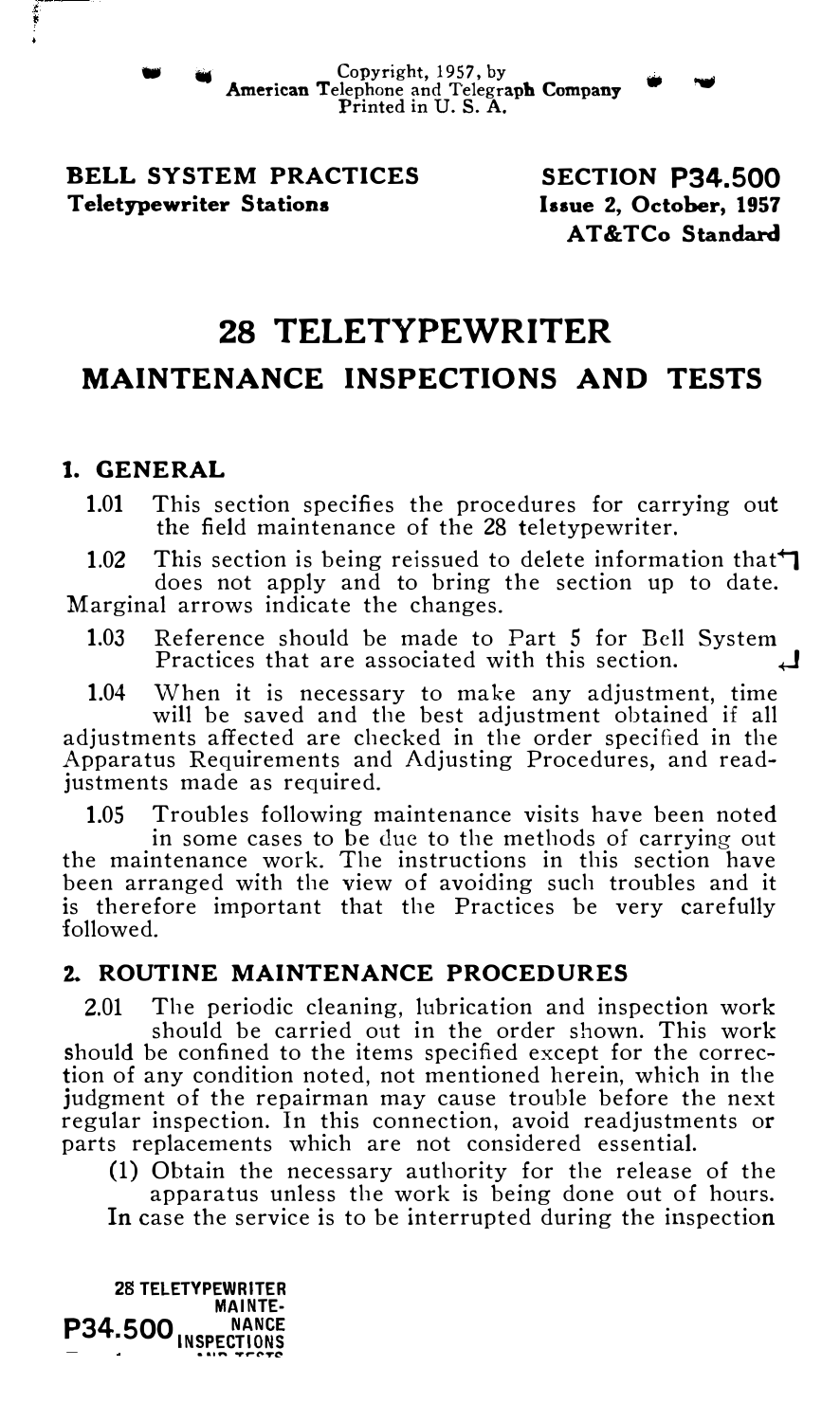period, proper authority should also be obtained for the release of the circuit.

- (2) Disconnect the power.
- $(3)$  Raise the hinged dome.
- $(4)$  Clean, lubricate and inspect in accordance with the procedure given under Part 3.
- (5) Reconnect the power.
- (6) If motor is of governed type, check speed after it has run for at least 3 minutes. If the speed is as much as 15 spots in 10 seconds, either fast or slow, or if the speed

is variable, observe the condition of the governor slip rings and brushes. Replace motor if necessary.

- (7) Make final check of speed, if motor is of governed type, with machine running open, and adjust if required.
- (8) Lower dome and wipe off dome and glass with a dry $\leftarrow$ cloth.
- (9) Check Items 2 to 4, inclusive, under 4.01 to determine that the machine is functioning properly.
- (10) Check the orientation range and measure distortion inaccordance with Bell System Practice covering this subject.
- (11) Make such additional tests as may be required by auxiliary features provided, for example, station sets employed for TWX use.
- (12) If range finder has been disturbed place the range $\leftarrow$ finder at the optimum point.
- (13) Check to see that line test key, where provided, is in line position.
- (14) Observe a message being sent and the reply received.
- (15) Notify attendant that machine is again ready for service, or if out of hours, place machine in normal condition for the usual start of service.

#### 3. DETAILS FOR CLEANING, LUBRICATING AND INSPECTING

#### (A) Cleaning

3.01 The cleaning should be done in accordance with the $\leftarrow$ Practice covering Cleaning Instructions.

#### (B) Lubrication

- 3.02 After all cleaning has been completed lubricate the machine in accordance with the section on Lubrication.
- Apply an amount of lubricant just sufficient for the purpose

I I I t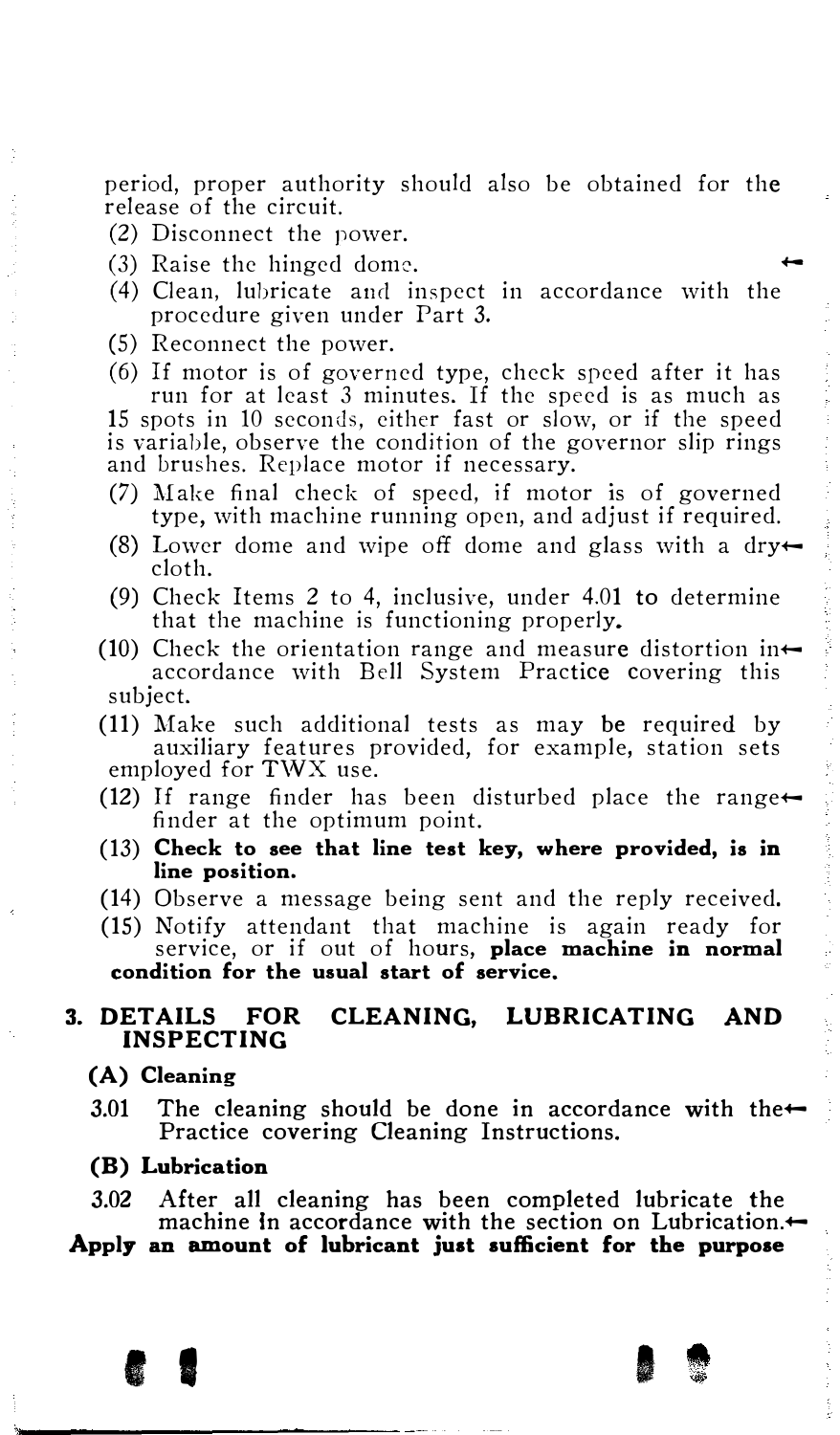so that it will not be necessary to wipe off any excess oil or grease, as this tends to work dirt and grit into bearing surfaces. DO NOT OVERLUBRICATE. After the lubrication has been completed, a piece of KS-7187 paper or equivalent should be drawn between the selector armature and the pole pieces of the magnet.

where  $\mathbf{w}$ 

#### (C) Inspection and Test

3.03 During the processes of cleaning and lubricating, observe the condition of the machine with respect to the following points in so far as can be observed without any dismantling and detailed checks or disturbance of adjustments. Such items as are likely to cause trouble before the next scheduled inspection should be corrected.

- (1) Worn parts, loose parts, parts out of place, parts obviously out of adjustment, or likely to cause trouble.
- (2) Red or rust colored deposit indicates wear which should be investigated and, if necessary, the parts replaced. If the parts are not worn sufficiently to require replacing, special care should be taken in lubricating to see that the oil or grease gets into the bearing parts.
- (3) Bent parts or elongated springs should be investigated and replaced if found abnormal. Do not elongate or cut a spring to adjust the tension. Use a new spring.
- 3.04 Check the following specific items to make certain that they are in satisfactory condition:
	- (1) Platen, for wear.
	- (2) Motor pinion and main gear, for wear, alignment and adjustment.

3.05 Whenever a part has been changed or a major readjustment made, all related adjustments shall be checked

in their proper sequence.

 $3.06$  When a part has been changed or a major readjustment made the teletypewriter shall be operated for at least 15 minutes using switched bias signals, when available, before measuring orientation range.

## 4. TROUBLE VISIT INSPECTIONS

4.01 When a machine is visited on account of a trouble report, the following items should be checked after the

trouble has been cleared or during the process of clearing it. (1) Speed, if motor is of governed type, after at least 3 minutes of operation unless motor is already warm.

Should be steady under load. Adjust if required.

28 TELETYPEWRITER MAINTE-P34.500 INSPECTIONS